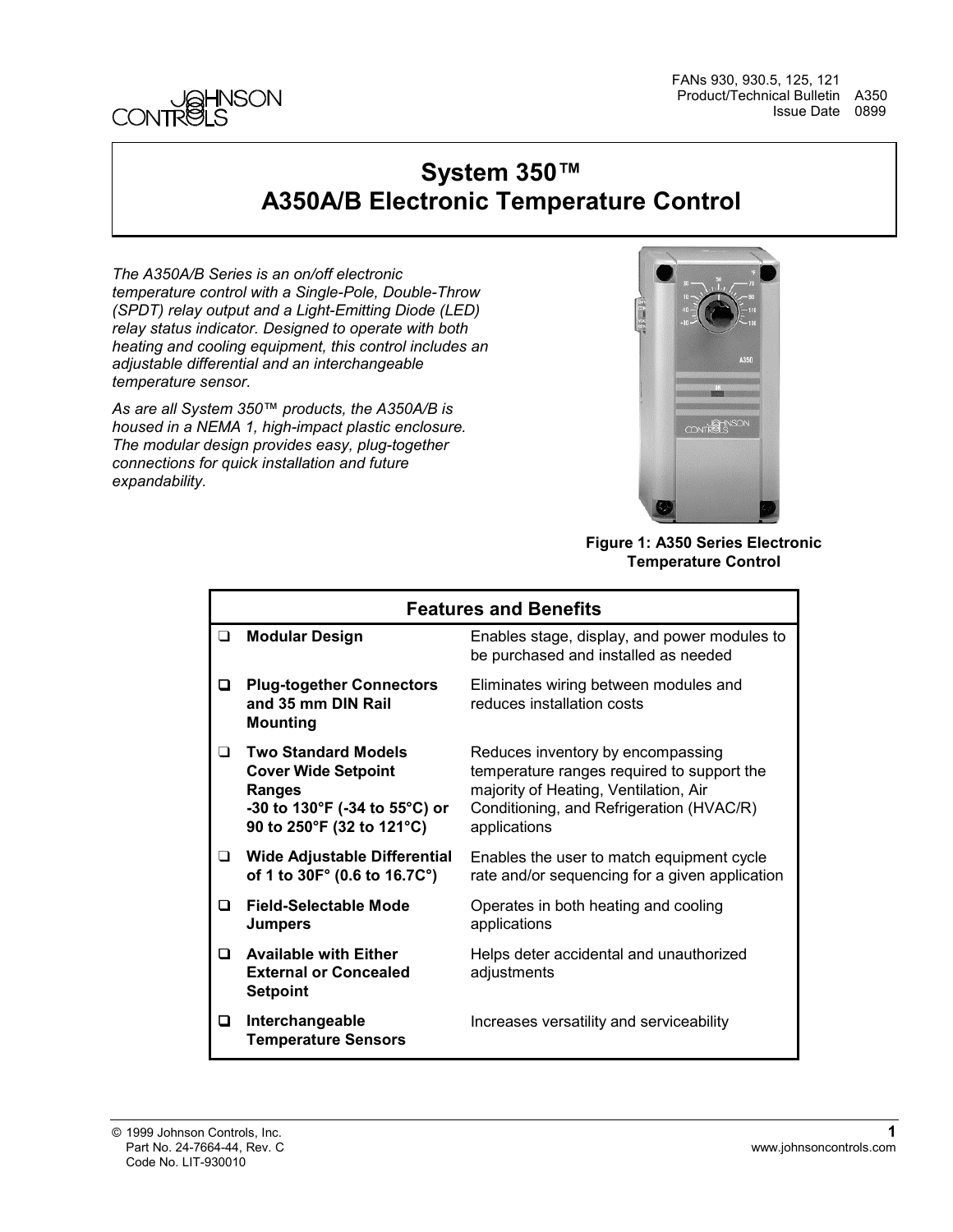# *A***pplication**

The A350A/B Temperature Control can be used as a standalone device or in conjunction with other System 350 plug-together modules to control single or multiple-stage HVAC or refrigeration equipment. Typical applications include:

- frozen/refrigerated food cases
- cooling tower control
- beverage/milk coolers
- chiller staging
- space temperature control

A typical System 350 Temperature Control arrangement includes the following:

- A350A/B Temperature Control
- S350 Stage Modules
- D350 Digital Temperature Sensor/Setpoint Display Module
- Y350R Power Module (or Class 2 24 VAC transformer)
- A99B Series Temperature Sensor

## *O***peration**

The A350A/B Temperature Control operates on 24 VAC and provides an SPDT relay output. A front panel LED lights to indicate when the relay is energized. Adjustable features include:

- **setpoint**
- differential
- heating/cooling mode
- IMPORTANT: All System 350 Controls are designed for use **only** as operating controls. Where an operating control failure would result in personal injury and/or loss of property, it is the responsibility of the installer to add devices (safety, limit controls) that protect against, or systems (alarm, supervisory systems) that warn of, control failure.

#### **Setpoint Adjustment**

Setpoint is defined as the temperature at which the A350A/B's relay de-energizes. Use the Setpoint Dial on the front of the A350A/B to adjust setpoint. See Figure 2.

#### **Differential Adjustment**

Differential is defined as the change in sensor temperature between energization and de-energization of the relay. Adjustment of the A350A/B differential is made using the potentiometer marked DIFF. See Figure 2 for its location. Refer to Table 5 for adjustment ranges.



**Figure 2: A350A/B Board Layout and Terminal Locations**

#### **Heating/Cooling Mode Adjustment**

With **Heating mode** selected, the differential is below setpoint. The relay and LED indicator will de-energize as the temperature rises to the setpoint. As the temperature drops to the setpoint *minus* the differential setting, the relay will energize and the LED illuminates. Refer to Figure 6.

With **Cooling mode** selected, the differential is above setpoint. The relay and LED indicator will de-energize as the temperature drops to setpoint. As the temperature rises to the setpoint plus differential setting, the relay will energize and the LED illuminates.

As shipped from the factory, the heating/cooling jumper blocks are installed in the horizontal (cooling) position. See Figure 2.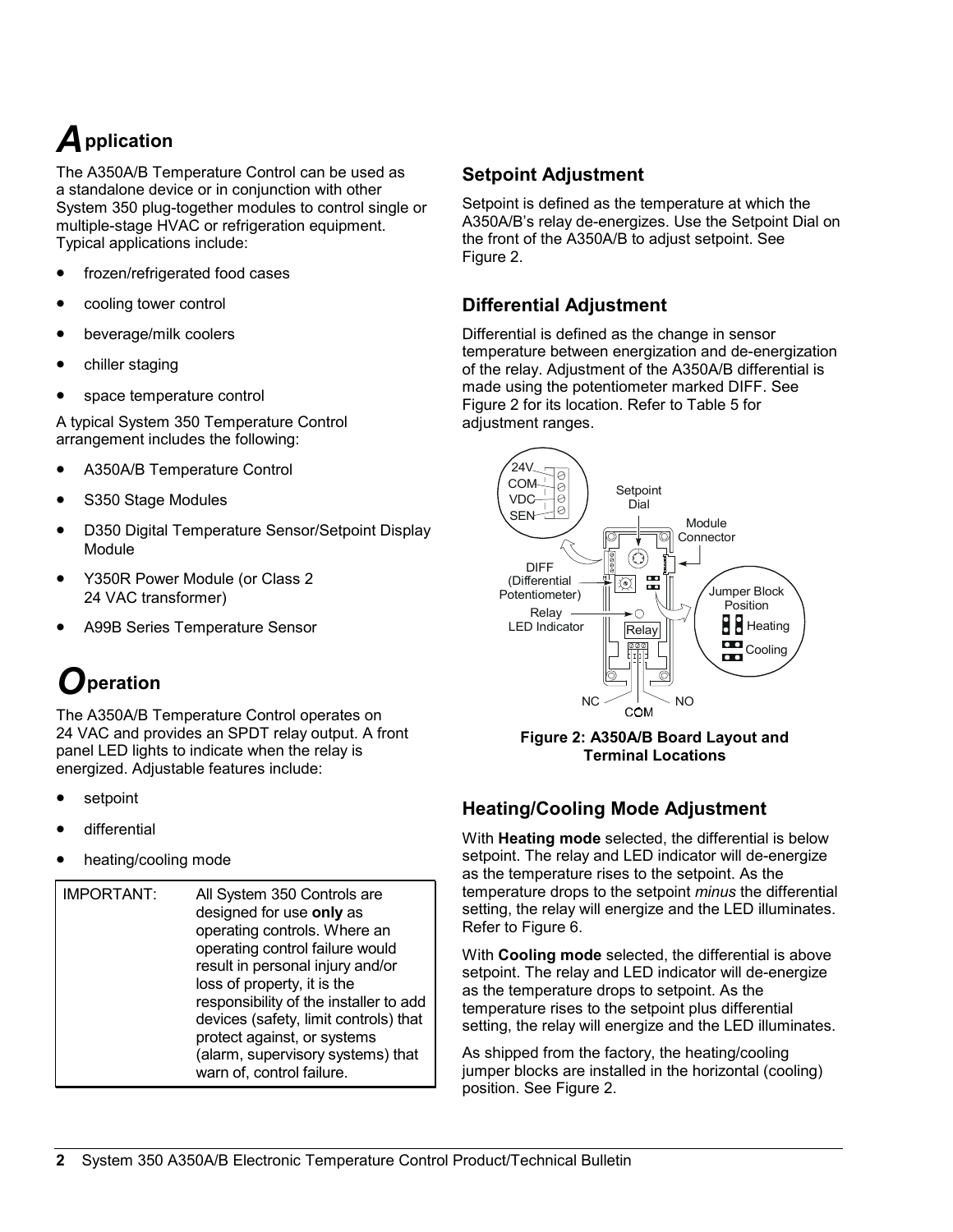# *A***dd-On Modules**

The S350 Stage Modules, D350 Digital Temperature Display Module, and Y350R Power Module connect together and plug into the A350 via a connector on its right side. The maximum number of add-on modules is listed in Table 1.

#### **Table 1: Maximum Number of S350 Stage Modules per A350A/A350B**

| <b>Power</b><br><b>Source</b>                    | <b>Number</b><br>of S350A<br>or S350C<br><b>Modules</b><br><b>Allowed</b> | <b>Number</b><br>of S350A<br>or S350C<br><b>Modules</b><br>(with<br>1 S350P)<br><b>Allowed</b> | Number of<br><b>S350A or</b><br><b>S350C</b><br><b>Modules</b><br>(with<br>2 S350P)<br><b>Allowed</b> |
|--------------------------------------------------|---------------------------------------------------------------------------|------------------------------------------------------------------------------------------------|-------------------------------------------------------------------------------------------------------|
| <b>Y350R</b>                                     | 9                                                                         | 6                                                                                              |                                                                                                       |
| <b>External</b><br>Class 2<br><b>Transformer</b> | 9                                                                         | 8                                                                                              |                                                                                                       |

Note: For each S350P added, the number of S350A or S350C Stage Modules that can be used with a Y350R decreases by two. If an external transformer is used, the number of S350A and S350C Stage Modules used decreases by one for each additional S350P.

#### **S350A On-Off Stage Modules**

S350A On-Off Stage Modules receive power, setpoint, and sensor input from the A350 control. S350A Stage Modules perform switching functions based upon the A350's setpoint and sensor information, with the offset and differential selected at the S350A.

For more information on these modules, refer to the *System 350 S350 Temperature, S351 Humidity, and S352 Pressure On/Off Stage Modules Product/Technical Bulletin (LIT-930080).*

#### **S350C Slave Stage Modules**

S350C Slave Stage Modules receive power and sensor input from the A350 control. S350C Slave Stage Modules perform switching functions based upon the A350's sensor information. (Setpoint and differential are selected independently at the S350C.)

For more information on these modules, refer to the *System 350TM S350C Temperature Slave Stage Module Product/Technical Bulletin (LIT-930084).*

#### **S350P Proportional Stage Modules**

S350P Proportional Stage Modules receive power, setpoint, and sensor input from the A350 control. The S350P responds with an analog 0-10 VDC and 0-20 mA output signal. This is based upon the A350's setpoint and sensor information, with the offset, throttling range, and minimum output selected at the S350P.

For more information on these modules, refer to the *System 350TM S350P Proportional Plus Integral Temperature Stage Module Product/Technical Bulletin (LIT-930086).*

#### **D350 Temperature Sensor/Setpoint Display Module**

The D350 receives power, sensor, and setpoint information from the A350. A 3-digit Liquid Crystal Diode (LCD) gives continuous read-out of the sensed temperature. Pushing the PRESS FOR SETPOINT button on the front of the D350 causes the setpoint of the adjoining A350 to be displayed.

#### **Y350R Power Module**

The Y350R provides a convenient method of powering System 350 modules from a 120 or 240 VAC power source. The Y350R supplies power to the modules. See Figure 5 for a typical wiring diagram where a Y350R is used to power the A350.

For more information on this module, refer to *System 350TM Y350R Power Module Product/Technical Bulletin (LIT-930090)*.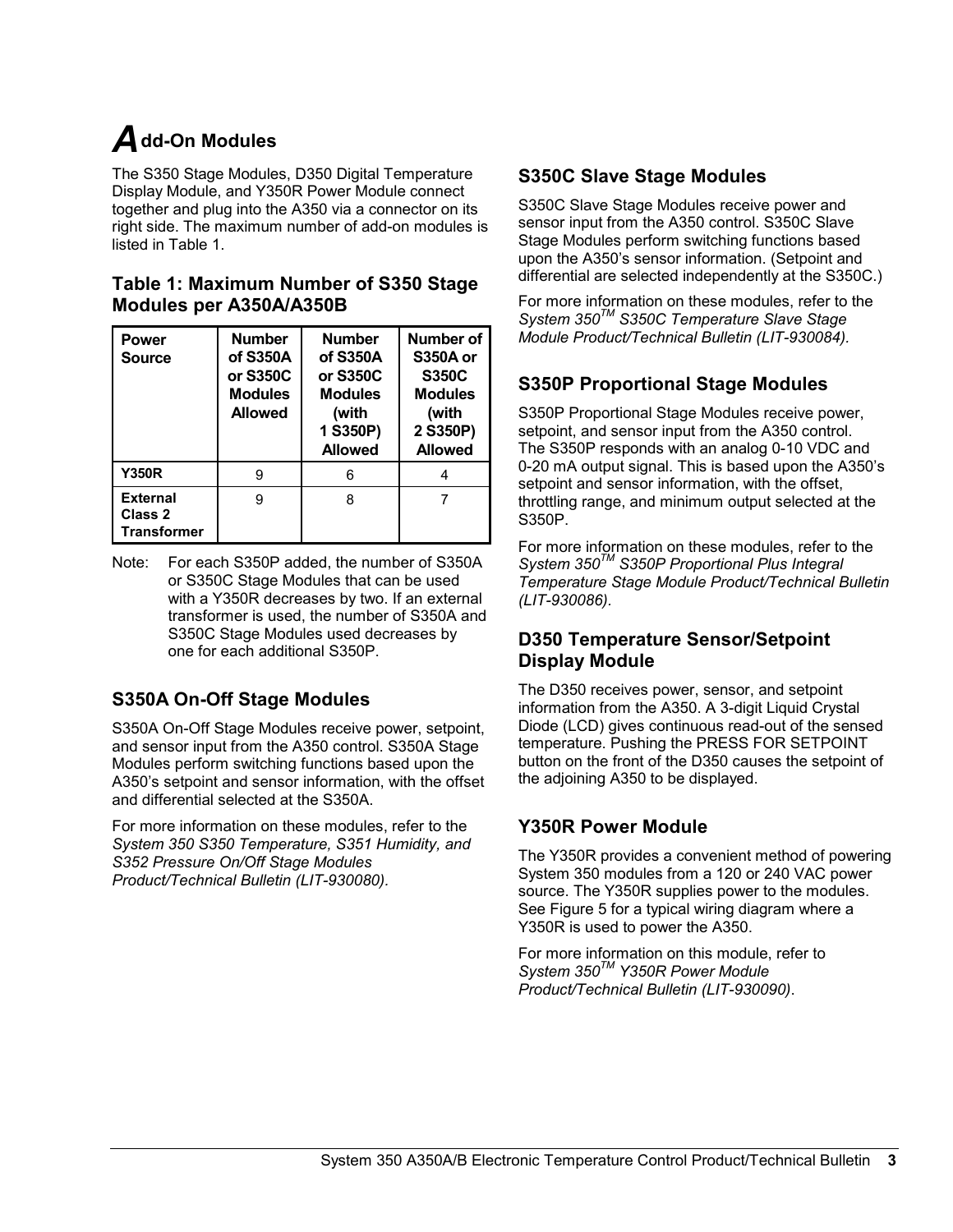## *D***imensions**



**Figure 3: A350A/B Control Dimensions, in. (mm)**

### *I***nstallation and Wiring**

The A350A/B Temperature Control is housed in a compact NEMA 1 plastic enclosure designed for standard 35 mm DIN rail mounting. The A350A/B is not position sensitive but should be mounted for convenient wiring and adjustment. Four key-slot mounting holes on the back of the control case are provided for surface mounting. Add-on modules must plug into the right side of the A350A/B control.

Note: When mounting the System 350 modules to rigid conduit, attach the hub to the conduit before securing the hub to the control enclosure.



- All wiring must conform to the National Electrical Code and/or local regulations.
- Note: For maximum electrical rating of control, see label inside the control cover or *Specifications* section. Use copper conductors only.

• Consult the typical wiring diagrams (Figures 4 and 5) for proper wiring and terminal designations.



**Figure 4: Typical Wiring Diagram for A350A/B Powered by an External 10 VA Transformer**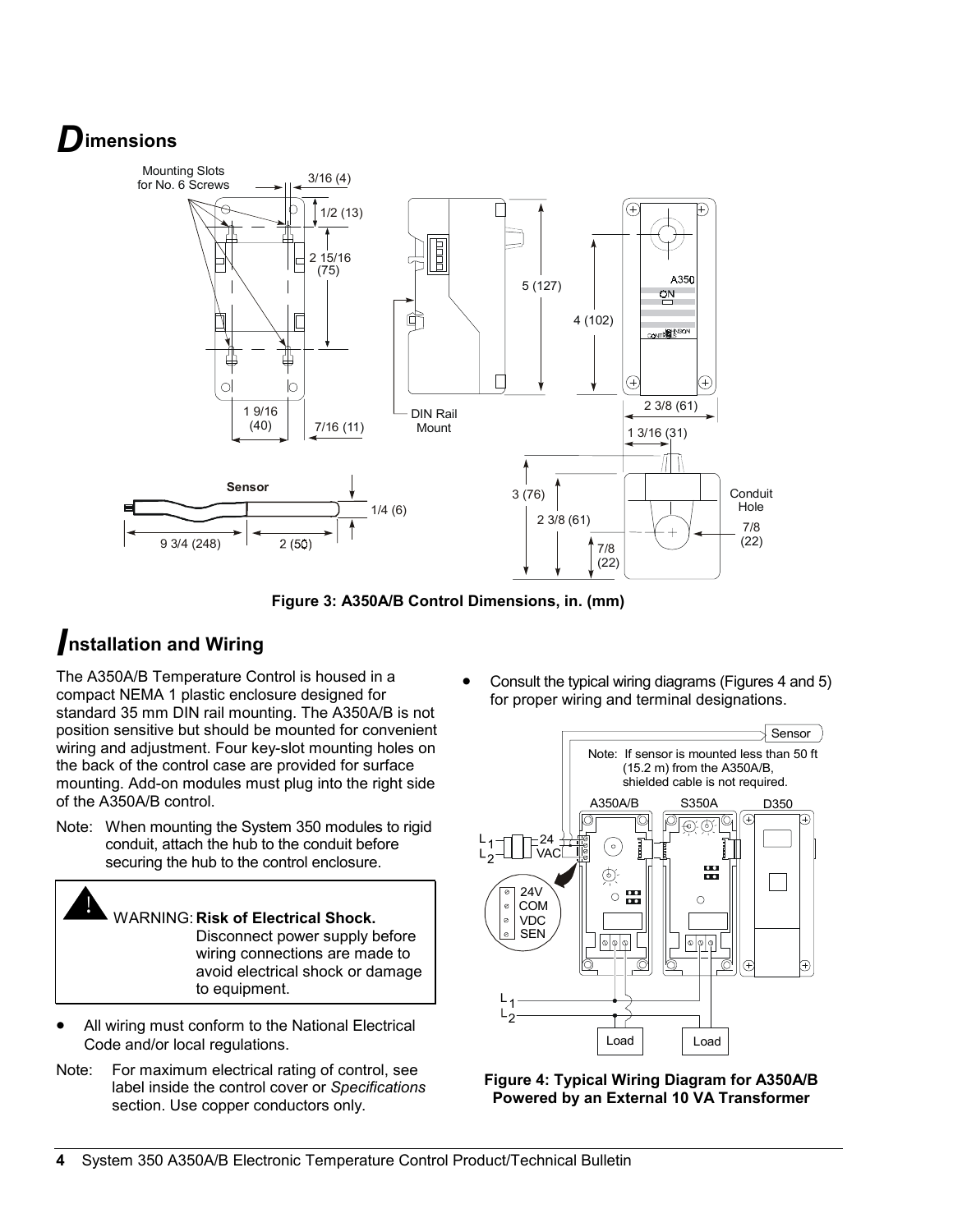#### **Sensor Connection**

Shielded cable is not generally required for sensor wiring on runs of less than 50 ft (15.2 m), but is recommended for lengths greater than 50 ft (15.2 m). When using shielded cable, isolate and tape the shield at the sensor. Connect the shield to the COM sensor terminal on the A350A/B. (See Figure 2 for terminal location.) The A99BA-200C sensor, which includes shielded cable, is available if needed.

Note: At the maximum cable lengths listed in Table 2, no more than 1F° (0.6C°) error in the sensed temperature will result due to wire resistance.

#### **Table 2: Recommended Maximum Sensor Cable Lengths**

| Wire          | <b>Shielded Cable Length*</b> |               |  |
|---------------|-------------------------------|---------------|--|
| Gauge         | Feet                          | <b>Meters</b> |  |
| <b>14 AWG</b> | 800                           | 244           |  |
| <b>16 AWG</b> | 500                           | 152           |  |
| <b>18 AWG</b> | 310                           | 94            |  |
| <b>20 AWG</b> | 200                           | 61            |  |
| <b>22 AWG</b> | 124                           | 38            |  |

\* Values provided are for 2-wire stranded cable.

• Various A99B Series Temperature Sensors and mounting hardware are available for use with A350 Series Controls. See Tables 3 and 6. The sensor must be connected to the COM and SEN terminals on the four-position terminal strip located at the top left of the printed circuit board (Refer to Figures 2, 4, and 5.). The sensors are not polarity sensitive.

The sensor must be mounted so that it can accurately sense the temperature of the controlled medium.

#### **Table 3: Sensors Included With A350A/B Controls**

| Control   | Sensor Included<br>Sensor lead length is 9-3/4 in. (0.25 m)                |
|-----------|----------------------------------------------------------------------------|
| A350AA-1C | A99BB-25C; Range: -40 to 212°F<br>$(-40 \text{ to } 100^{\circ} \text{C})$ |
| A350AA-2C | A99BC-25C; Range: -40 to 248°F<br>$(-40 \text{ to } 120^{\circ} \text{C})$ |
| A350AA-3C | A99BB-25C; Range: -40 to 212°F<br>$(-40 \text{ to } 100^{\circ} \text{C})$ |
| A350AB-1C | No Sensor Included                                                         |
| A350AB-2C | No Sensor Included                                                         |
| A350AB-5C | No Sensor Included                                                         |
| A350BA-1C | A99BB-25C; Range: -40 to 212°F<br>$(-40 \text{ to } 100^{\circ} \text{C})$ |
| A350BA-2C | A99BC-25; Range: -40 to 248°F<br>(-40 to 120°C)                            |
| A350BB-1C | No Sensor Included                                                         |

• For more information regarding sensor options and installation, refer to the *A99B Series Temperature Sensors Product/Technical Bulletin (LIT-125186).*



**Figure 5: System 350 Powered by Y350R Module**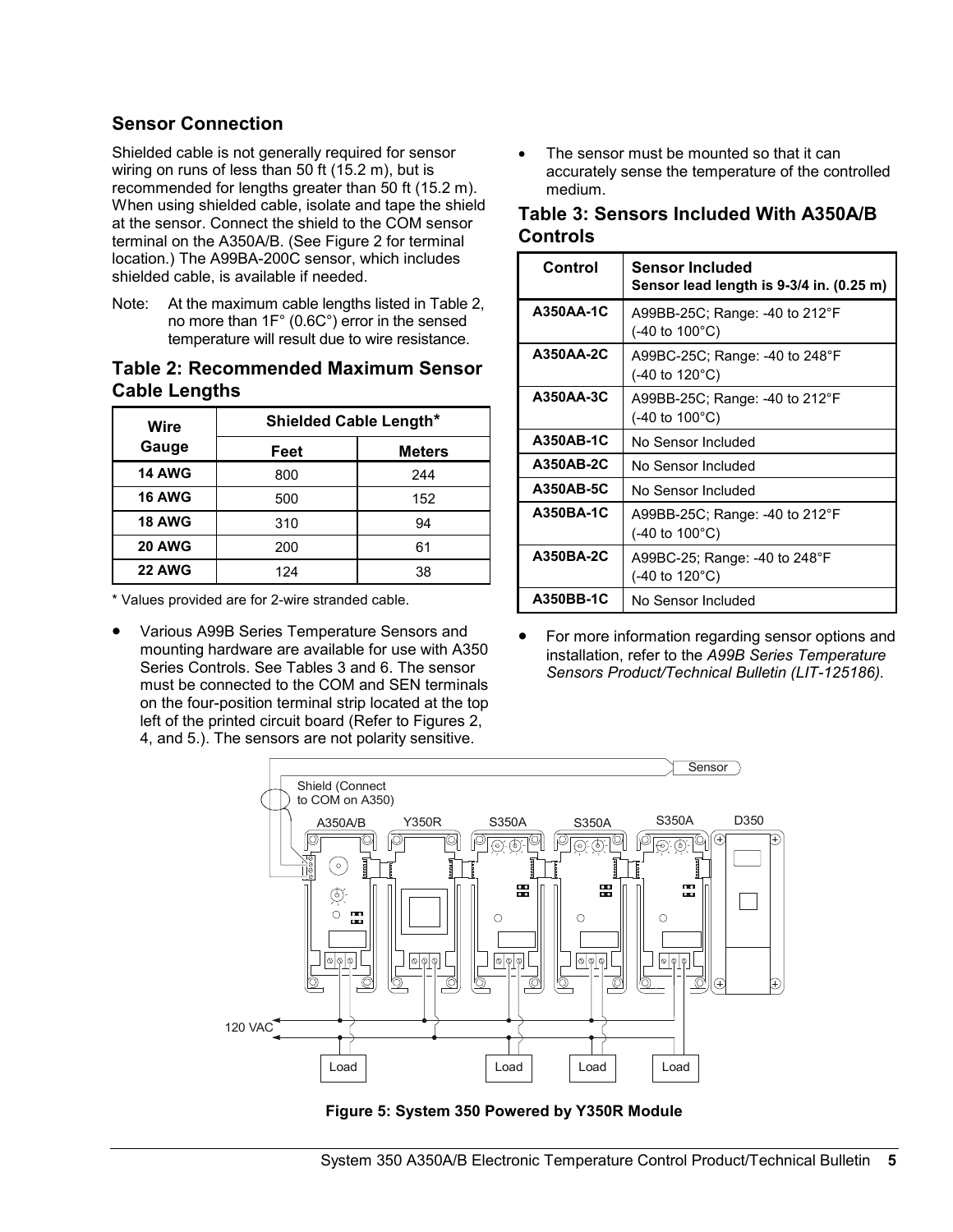# *A***djustments**

Follow this procedure to set up the A350A/B for the desired operation.

- 1. Remove the A350 cover by loosening the four captive cover screws.
- 2. Set the heating/cooling jumper blocks to the desired mode of operation. Position the jumper blocks vertically for heating or horizontally for cooling. (See Figure 2.)

| IMPORTANT: | Verify that the heating/cooling<br>jumper blocks are in the proper<br>position before powering the<br>System 350 modules. If the<br>jumper blocks on the control or<br>staging modules are installed in<br>the wrong position, the device will<br>activate the relay in response to<br>the opposite signal. The heating<br>or cooling equipment will remain<br>energized until the error is<br>corrected. |
|------------|-----------------------------------------------------------------------------------------------------------------------------------------------------------------------------------------------------------------------------------------------------------------------------------------------------------------------------------------------------------------------------------------------------------|
|            |                                                                                                                                                                                                                                                                                                                                                                                                           |

3. Adjust the differential potentiometer (DIFF) on the A350 as needed. (Figure 6 is an example of a multistage application.) The stage module's offset and differential can be set independently.



#### **Figure 6: Typical Multistage Heating/Cooling Application**

4. Replace the cover, and secure in place with the four captive screws. Move the setpoint dial to the desired position.

Note: The A350A/B setpoint is factory calibrated at midscale to a tolerance of +/- 1F° (0.6C°). Setpoint tolerance at the extreme ends of the setpoint ranges in relation to the printed scale can be +/- 3F° (1.7C°). The D350 Display Module is unaffected by this tolerance shift. Use the D350 for the most accurate setpoint selection.

### *C***heckout Procedure**

Follow this procedure to verify that the A350A/B is connected and functioning properly.

- 1. Make sure installation and wiring connections are according to job specifications before applying power. (Refer to Figure 6 for an example of a multistage application.)
- 2. Make the necessary adjustments and electrical connections.
- 3. Put the system in operation and observe at least three complete operating cycles before leaving the installation.

## *T***roubleshooting**

If the control system does not function properly, verify that the proper mode is selected on each module (Heat/Cool, Direct Acting/Reverse Acting). Proceed as follows to determine the cause of the problem:

- 1. Make sure proper voltage is applied to the A350 control.
	- a. Connect a digital voltmeter (DVM) between the 24V and COM terminals located on the control's left side terminal block (See Figure 2.)

*If an external transformer is used*, select AC volts on the DVM and verify that the voltage is between 20 and 30 VAC.

*If a Y350R Power Module is used*, select DC volts on the DVM and verify that the voltage is between 16 and 38 VDC.

- b. If the DVM reading is within the indicated voltage range, proceed to Step 2.
- c. If the DVM reading is **not** within the indicated voltage range, correct the wiring, replace the Y350R, or replace the external transformer.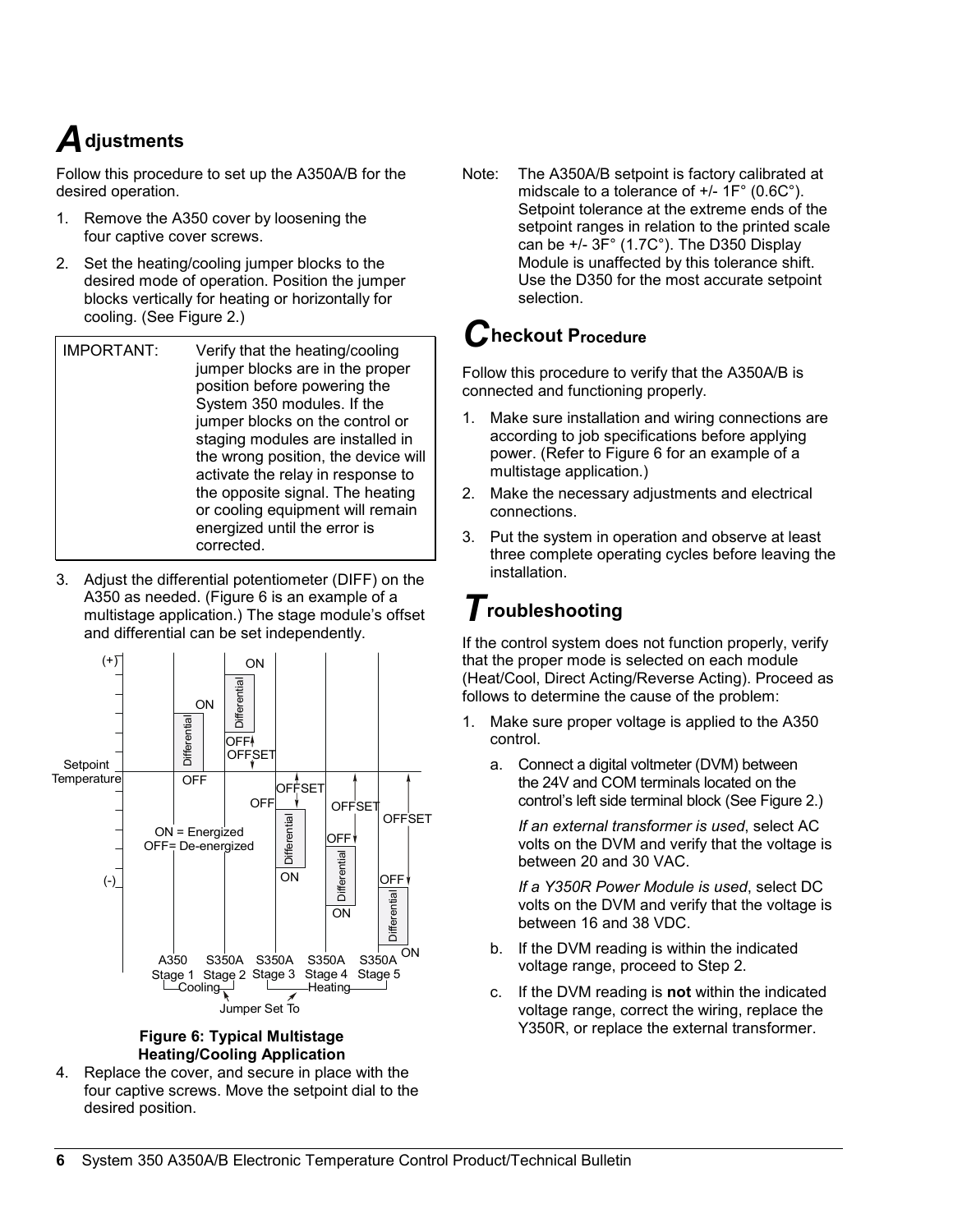- 2. Check temperature sensor for proper resistance.
	- a. Take an accurate, independent temperature reading at the sensor location.
	- b. Disconnect the sensor from the control. Using an ohmmeter, measure the resistance across the two sensor leads. Consult Figure 7 to verify sensor conformance.



#### **Figure 7: Temperature vs. Resistance Chart for the A99B Series Sensor**

- c. If the resistance varies substantially from the optimal resistance for that temperature, the sensor or wiring must be replaced.
- Note: The sensor reading indicated by the D350 may differ from thermometer readings due to sensor tolerances, time constants, accuracy of thermometer, and other factors.

# *O***rdering**

#### **Table 5: System 350 Products**

- 3. Check the A350 for proper operation.
- Note: Steps 1 and 2 must be performed first.
	- a. Adjust the setpoint dial to at least  $40^{\circ}$ F (22 $^{\circ}$ C) below the sensor temperature determined in Step 2.
	- b. Increase setpoint by slowly turning the dial until the control relay and LED turn On and Off.
	- c. If the relay does **not** perform as indicated in Table 4, replace the A350.

| <b>Action</b>  | LED | N.O. Contact<br><b>Status</b> | <b>Setpoint</b><br>Dial Setting* |
|----------------|-----|-------------------------------|----------------------------------|
| <b>Heating</b> | On  | Closed                        | $(TS)$ = Sp - Diff               |
| <b>Heating</b> | Off | Open                          | $(TS)$ = Sp                      |
| Cooling        | On  | Closed                        | $(TS)$ = Sp + Diff               |
| Cooling        | Off | Open                          | $(T_e)$ = Sp                     |

#### **Table 4: A350 Relay Troubleshooting**

 $*(T<sub>S</sub>)$  is sensed temperature, and (Sp) is setpoint temperature.

### *R***epairs and Replacement**

Do not make field repairs or perform calibration. Replacement controls and A99B Temperature Sensors are available through the nearest Johnson Controls representative. See Tables 5 and 6 for ordering information.

| Item                                   | <b>Product Code</b> | <b>Description</b>                                                           |
|----------------------------------------|---------------------|------------------------------------------------------------------------------|
|                                        | Number              |                                                                              |
| <b>A350 Temperature Controls</b>       | A350AA-1C           | Range: -30 to 130°F; Adjustable Differential: 1 to 30F°                      |
| (With Temperature Sensors)             | A350AA-2C           | Range: 90 to 250°F; Adjustable Differential: 1 to 30F°                       |
|                                        | A350AA-3C           | Range: -30 to 130°F; Adjustable Differential: 1 to 30F° (concealed setpoint) |
|                                        | A350BA-1C           | Range: -35 to 55°C; Adjustable Differential: 0.5 to 17C°                     |
|                                        | A350BA-2C           | Range: 30 to 120°C; Adjustable Differential: 0.5 to 17C°                     |
| <b>A350 Controls Without</b>           | A350AB-5C           | Range: 90 to 150°F; Adjustable Differential: 1 to 30F°                       |
| Sensors                                | A350AB-1C           | Range: -30 to 130°F; Adjustable Differential: 1 to 30F°                      |
|                                        | A350AB-2C           | Range: 90 to 250°F; Adjustable Differential: 1 to 30F°                       |
|                                        | A350BB-1C           | Range: -30 to 130°F; Adjustable Differential: 1 to 30F°                      |
| Digital Temperature Setpoint D350AA-1C |                     | <b>Fahrenheit Scale</b>                                                      |
| <b>Display Modules</b>                 | D350BA-1C           | Celsius Scale                                                                |
| <b>On/Off Stage Modules</b>            | S350AA-1C           | <b>Fahrenheit Scale</b>                                                      |
|                                        | S350AB-1C           | <b>Celsius Scale</b>                                                         |
| <b>Slave Stage Modules</b>             | S350CC-1C           | Dual Scale (°F and °C)                                                       |
| <b>Proportional Stage Modules</b>      | S350PQ-1C           | Dual Scale (°F and °C)                                                       |
| <b>Power Module</b>                    | Y350R-1C            | 120/240 VAC, 50/60 Hz Input; Rectified Class 2, 24 VAC Output                |